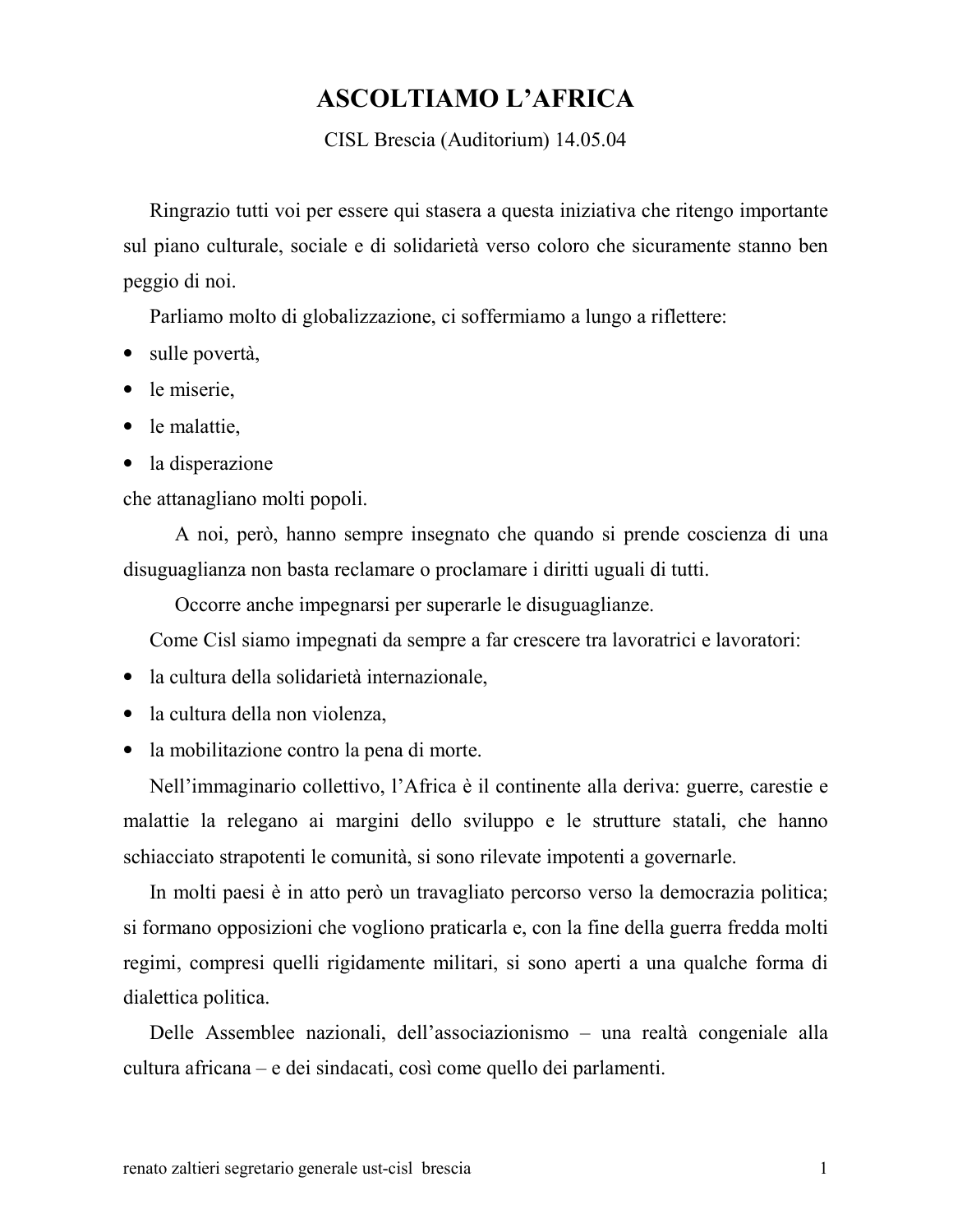Ma, proprio adesso, quando più in questa frase di fragile transizione ci sarebbe bisogno di un aiuto disinteressato, matura la nuova linea del disimpegno occidentale.

Aiutare l'Africa costa troppo, rende troppo poco e, soprattutto, il continente non è più "strategico".

Ma l'Africa è davvero una bomba a tempo.

Su 800 milioni di abitanti, 250 milioni vivono con meno di un dollaro al giorno, 25 sono vittime dell'AIDS, sono 11 milioni i minori senza genitori e 40 milioni di bambini non frequentano, non possono frequentare, alcun tipo di scuola.

In alcuni Paesi, non pochi, sono decine di migliaia i bimbi che anche con meno di 10 anni lavorano o fanno il soldato.

La Cisl ha rapporti antichi con molte organizzazioni sindacali di questo continente e con la sezione africana della nostra Internazionale.

E oggi in molti di questi Paesi il sindacato non è solo uno dei soggetti sociali protagonista attivo della solidarietà ma anche protagonista dei processi di democratizzazione politica.

La Cisl vuole essere di più "dentro" questo continente, vuole "abitare" anche qui il futuro: proprio in nome di quella globalizzazione che non si ferma davanti al profitto, ma si apre alla solidarietà e alla difesa dei più deboli non solo d'Italia, ma del mondo.

Queste sono le motivazioni per le quali la Cisl ha spinto affinché il problema AFRICA fosse al centro delle attenzioni del sindacato confederale unitario, del Governo Italiano e di importanti realtà Istituzionali del nostro Paese.

Questo è stato posto all'attenzione dell'opinione pubblica attraverso la manifestazione nazionale del 17 aprile che si è svolta a Roma.

Dopo la grande e importante iniziativa nazionale per l'Africa, che la Cisl confederale ha fortemente sostenuto, le Cisl territoriali sono chiamate a fare ogni sforzo perché quello slancio ideale che vuole porre all'attenzione dell'opinione pubblica il dramma di un continente dimenticato, trovi modi e tempi di declinazione nella realtà locale.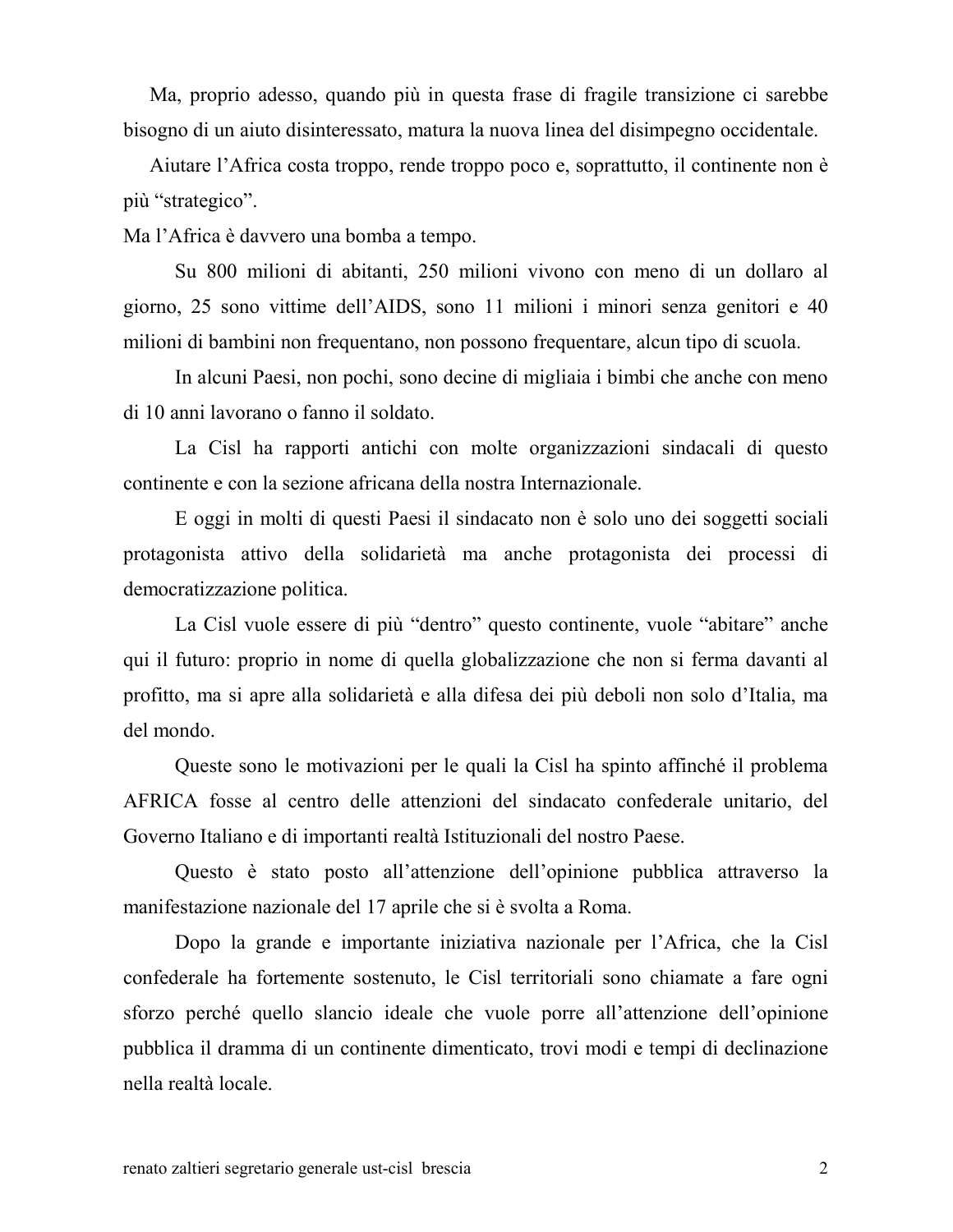$\hat{E}$  alla luce di queste considerazioni che abbiamo valutato molto positivamente una sollecitazione che ci è stata presentata da un gruppo di persone, tra le quali anche degli iscritti Cisl, che si è costituito per un obiettivo preciso ed immediato: far sentire la voce dei cittadini perché la diplomazia mondiale intervenga con decisione i Burundi.

Una guerra di bande armate, senza schieramenti di milizie.

L'iniziale scontro tra gruppi hutu e tutsi si è trasformata in guerra di mafie.

I morti, i feriti, le distruzioni si susseguono in modo implacabile.

Gli sforzi compiuti negli anni per tentare un percorso di pacificazione tra le varie parti, per iniziare a costruire una società democratica e pacifica, sono tutti miseramente falliti nel silenzio e nell'indifferenza dei mass media del mondo intero.

Un verso il futuro infatti è stato compiuto in questi giorni a NAIROBI, dove i ministri degli esteri e i responsabili politici di undici paesi africani hanno firmato un protocollo d'intesa, per ridurre la circolazione delle armi leggere in Africa.

I paesi firmatari sono: Burundi, Ruanda, Uganda, Kenya, Repubblica Democratica del Congo, Sudan, Tanzania, Gibuti, Eitrea e Seychelles.

Sono i conflitti interni che attraggono i flussi di armi leggere in Africa centrale e orientale.

Durante una conferenza stampa, il ministro degli esteri del Kenya, ha spiegato che "la principale caratteristica dei conflitti in atto è la presenza di armi leggere e di piccolo calibro, facilmente reperibili sia legalmente che illegalmente, e che diffondono morte e sofferenza".

Il rapporto pubblicato quest'anno da Safe Africa e Safeworld, due gruppi civili pan-africani, afferma: "La natura transnazionale del traffico di armi leggere richiede la collaborazione tra i paesi, soprattutto su aspetti del controllo legale delle armi".

Se i paesi non avranno leggi uniformi, il traffico di armi non farà altro che spostare tutte le sua attività negli stati più permissivi.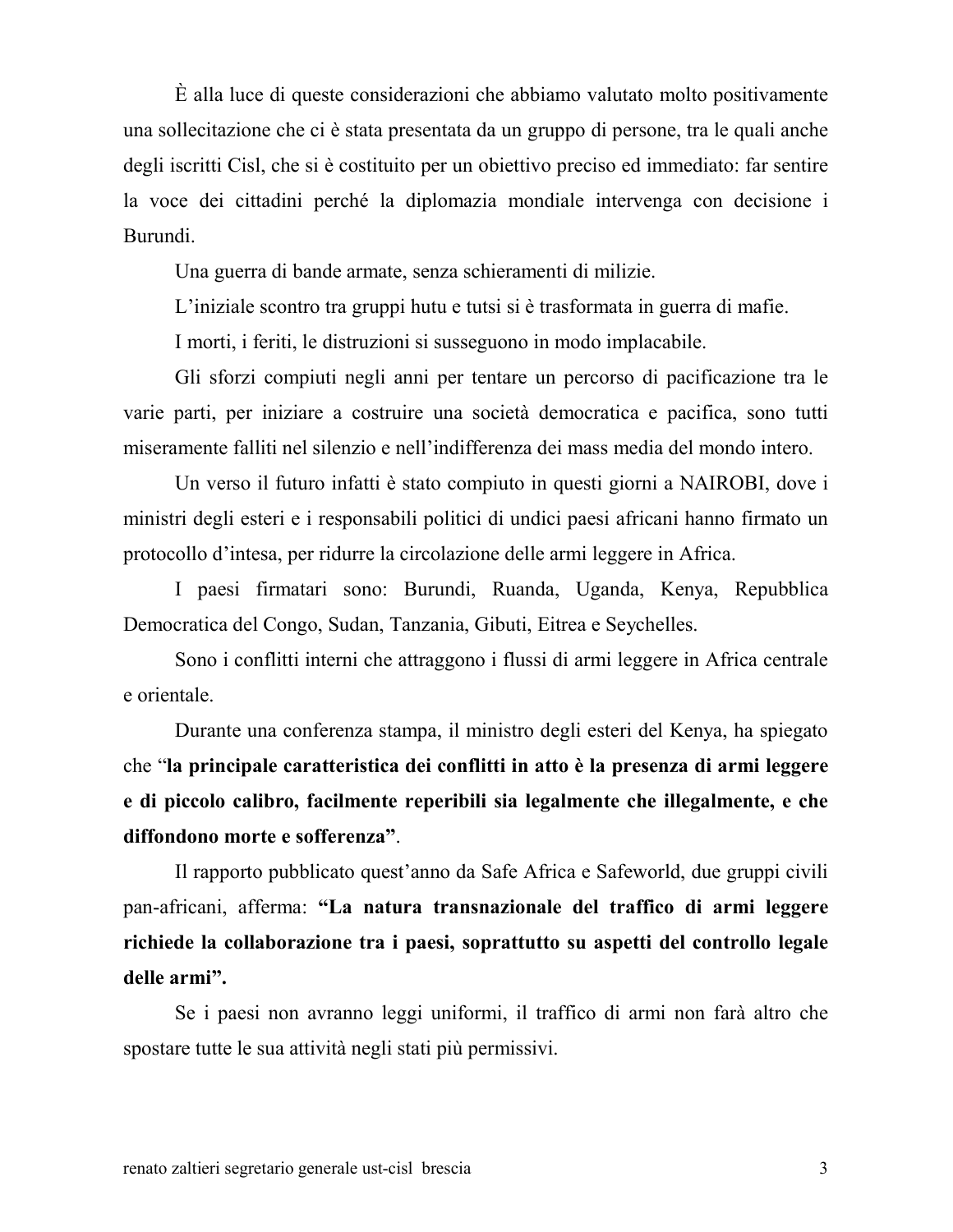"Il controllo sul traffico di armi e sulle attività illecite che spesso lo accompagnano, non può avere punti deboli. Queste attività potrebbero oltrepassare i confini nazionali e diffondersi nella subregione", continua il rapporto.

La Somalia, che non è tra i paesi firmatari del protocollo, ne è un esempio.

Dalla caduta del governo di Siad Barre, 14 anni fa, il paese è sconvolto da guerre civili e ancora non ha un governo centrale.

Sarebbero 60.000 le armi contrabbandate illegalmente in Kenya e usate nei combattimenti tra le diverse fazioni somale.

"La Somalia deve disarmarsi completamente - ha detto un esponenete politico a Nairobi -. Le armi sono vendute in strada e spesso gli acquirenti sono i signori della guerra, persone senza scrupoli. Sotto i colpi di queste armi continuano a morire donne e bambini.

E ha aggiunto: "La comunità internazionale e i paesi confinanti la Somalia dovrebbero preoccuparsi di quello che sta avvenendo. Bisogna far capire alle fazioni in lotta che è importante mettere da parte gli interessi personali e riunire la propria gente, per portare finalmente la pace nel Continente Africa".

In Sudan, la guerra civile tra governo di Khartoum e ribelli del sud, dura da 20 anni e si pensa che nel paese ci siano migliaia di armi illegali.

I dati del 2003 dell'osservatorio sulle armi leggere di Ginevra parlano di circa 30 milioni di armi di piccolo calibro nell'Africa sub-Sahariana.

In questo contesto una delle realtà che ancora lottano per cercare una via di pace è il Centro Giovanile Kamenge di Bujumbura dove lavora Padre Lino Maggioni, un religioso saveriano che ha costruito nel tempo profondi rapporti con la realtà bresciana.

Da Padre Lino e dai giovani del Centro Kamenge è stata lanciata una petizione rivolta al Segretario generale delle Nazioni Unite, Kofi Annan, per sollecitare un intervento dell'Onu in Burundi